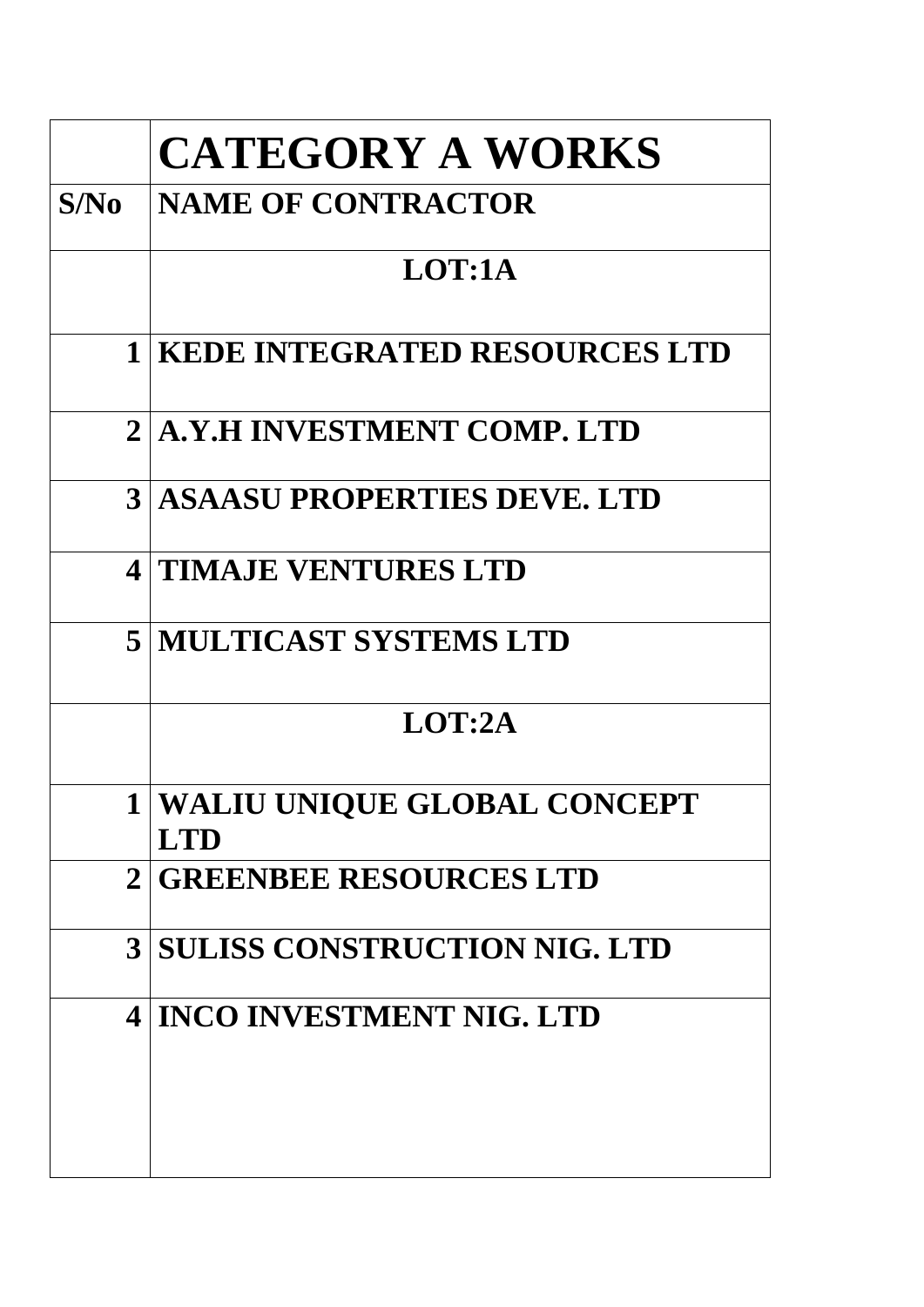|                | LOT:15A                                                        |
|----------------|----------------------------------------------------------------|
| $\mathbf 1$    | <b>GLOBAL PROJECTS TRUST</b>                                   |
|                | <b>CONSULTING</b>                                              |
|                | 2 A M S HERALD LTD                                             |
|                | LOT:16A                                                        |
| $\mathbf 1$    | <b>TOJECT ENGR. SERV. LTD</b>                                  |
|                | 2 ZIGMOND TECH. LTD                                            |
|                | <b>3 ASSAMAD PROCUREMENT &amp;</b><br><b>SERVICES NIG. LTD</b> |
|                |                                                                |
|                | LOT:17A                                                        |
| $\mathbf 1$    | <b>NABSA GLOBAL INVESTMENT LTD</b>                             |
|                | <b>2 INSPIRATION TECHNOLOGY LTD</b>                            |
|                | LOT:18A                                                        |
| $\mathbf 1$    | <b>JUDEX POLI NIGERIA LTD</b>                                  |
|                | LOT:19A                                                        |
| $\mathbf 1$    | <b>4 PLUS SOLAR ENERGY LTD</b>                                 |
|                | LOT:20A                                                        |
| $\mathbf{1}$   | <b>DALOKS TECHNO SERVICES CO. LTD</b>                          |
| $\mathbf{2}$   | <b>MAJIDADDI MULTI TRADE LTD</b>                               |
| 3 <sup>1</sup> | <b>TRUETECH GLOBAL INV. SERVICES</b><br><b>LTD</b>             |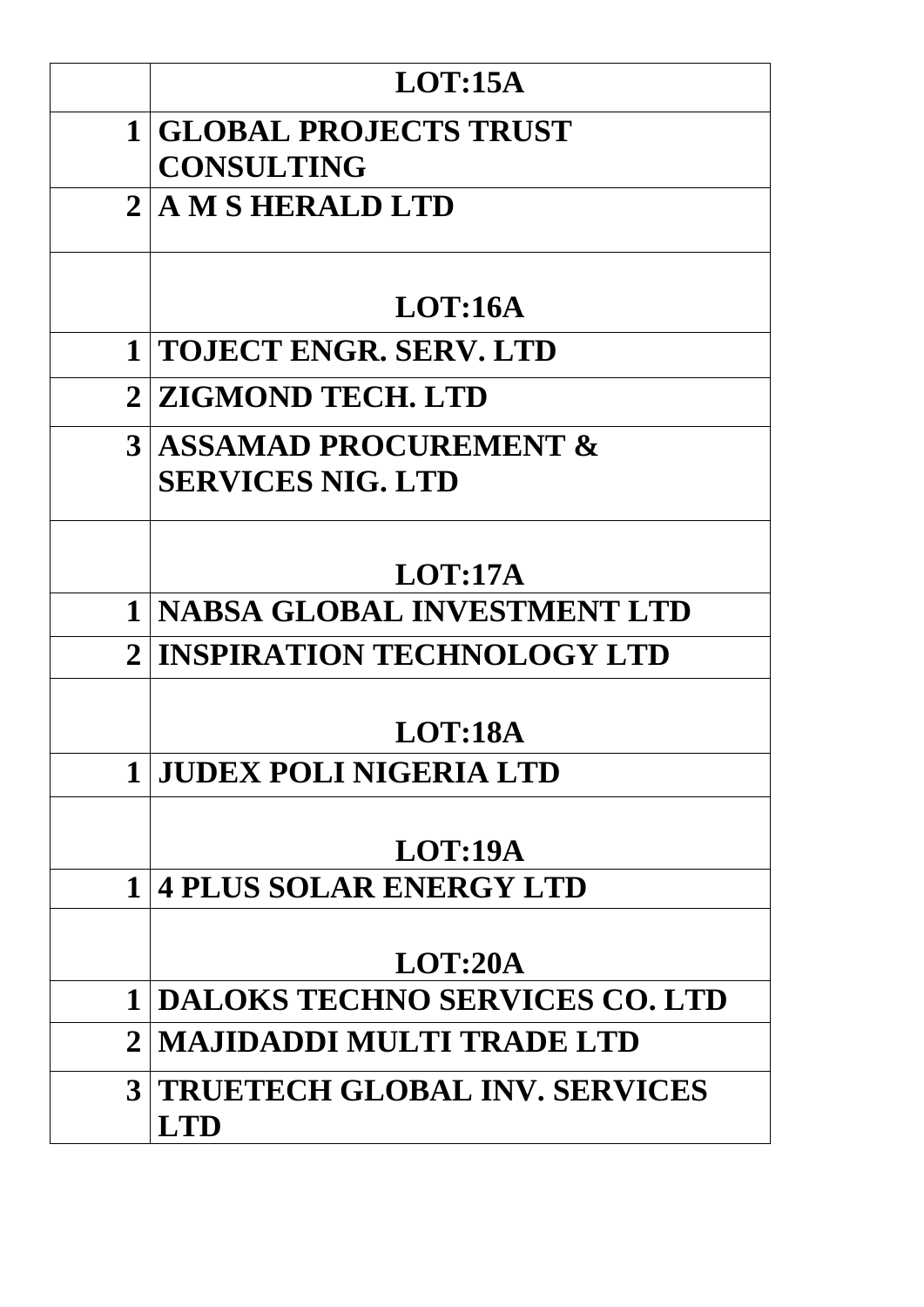|                | <b>LOT21</b>                          |
|----------------|---------------------------------------|
| $\mathbf{1}$   | <b>DAVZINO INVESTMENT LTD</b>         |
|                |                                       |
|                |                                       |
|                | LOT:22A                               |
| $\mathbf{1}$   | <b>ANGOJ SOLAR SYSTEMS LTD</b>        |
|                | 2 DIYYO INTL. ENERGY LIMITED          |
|                | <b>3 ALMUSMAN MULLTI-TRADE LTD</b>    |
|                |                                       |
|                | LOT:23A                               |
|                | <b>1 ZEPEK CONCEPT LIMITED</b>        |
|                | <b>2   LAGA HART LIMITED</b>          |
|                | <b>3 JOFOS INDUSTRIES LTD</b>         |
|                | <b>4 PREMIER CONTINENTAL SERVICES</b> |
|                | <b>LTD</b>                            |
|                | 5 ZOMAX WET AFRICA LTD                |
|                |                                       |
|                | LOT:24A                               |
| $\mathbf 1$    | <b>OWEJICOM LIMITED</b>               |
| 2 <sub>1</sub> | <b>BMM YADUMA NIG. LTD</b>            |
|                | 3   TOSKHAAT INVT. NIG. LTD           |
|                | 4   MIFTAHUL HAIRI INTEGRATED         |
|                | <b>CONCEPT LIMITED</b>                |
|                |                                       |
|                |                                       |
|                |                                       |
|                |                                       |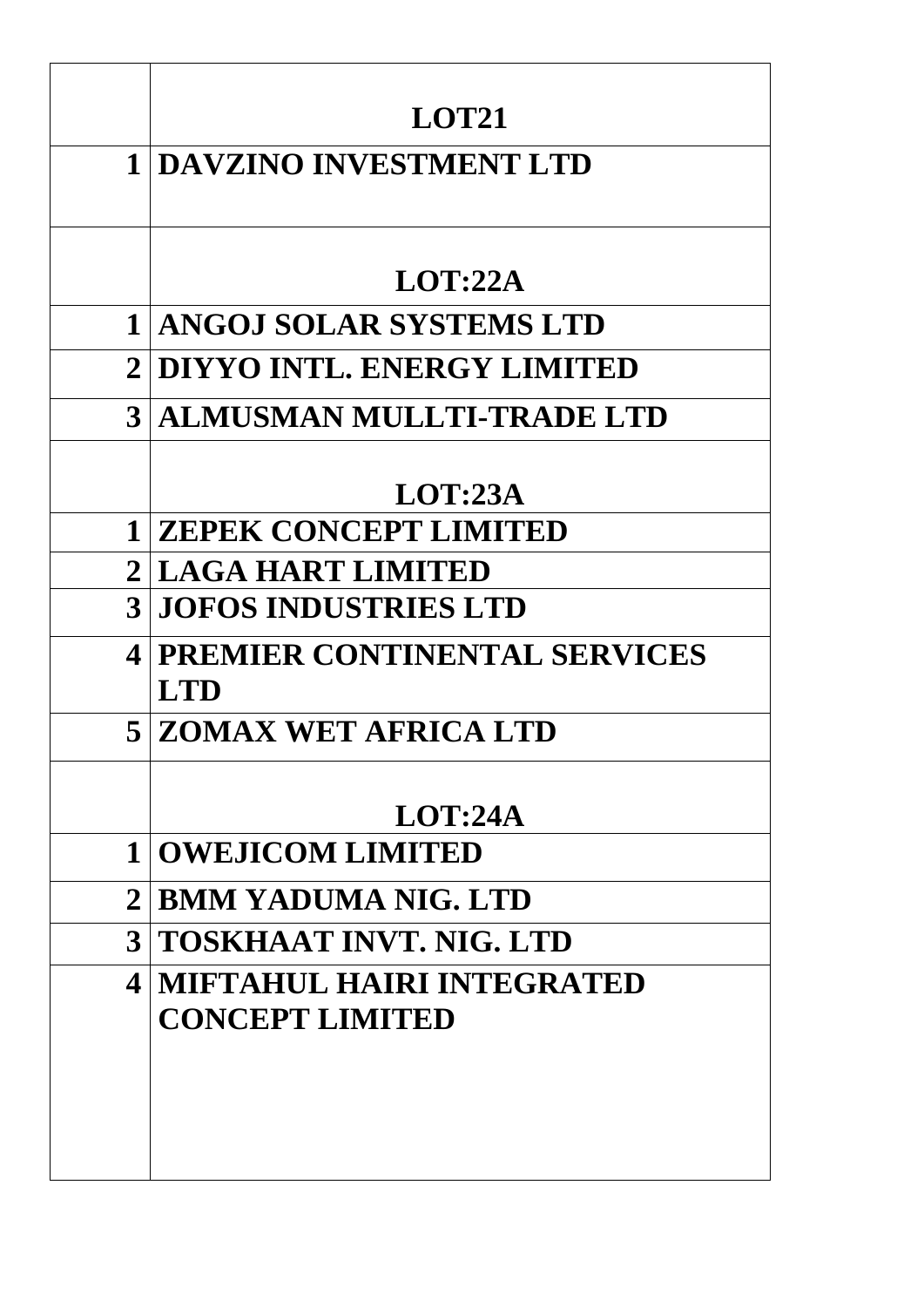|                | LOT:25A                                     |
|----------------|---------------------------------------------|
|                | <b>1 BS &amp; J GLOBAL CONSTRUCTION LTD</b> |
|                | 2 PHYNIX GREAT VENTURES LTD                 |
|                | <b>3 BEN DANIEL IMPEX LTD</b>               |
| $\overline{4}$ | <b>CHALGRO INVESTMENT LTD</b>               |
|                | <b>5 3DS GLOBAL CONSTRUCTION NIG. LTD</b>   |
|                | LOT:26A                                     |
| $\mathbf{1}$   | <b>TRICHI INTERNATIONAL LTD</b>             |
|                | <b>2 WHITE HORSE INTEGRATED</b>             |
|                | <b>PROJECTS CO. LTD</b>                     |
|                | <b>3 D-SILVERBIG NIGERIA LTD</b>            |
|                | 4 DINYA ENGR. COMPANY LTD                   |
|                | LOT:27A                                     |
|                | RITEDDY RES. LIMITED                        |
| $\overline{2}$ | <b>INTER-TRADE LIMITED</b>                  |
|                | <b>3 ADASU COREDRILL &amp; RES. LTD</b>     |
|                | LOT:28A                                     |
|                | <b>1 PEARL WPW LIMITED</b>                  |
|                |                                             |
|                | <b>2 XXL HAULAGE LTD</b>                    |
|                | <b>3 DE CCC &amp; C PROJECTS AND</b>        |
|                | <b>LOGISTICS LTD</b>                        |
|                | <b>4 B.SOLAR ENERGY LTD</b>                 |
|                |                                             |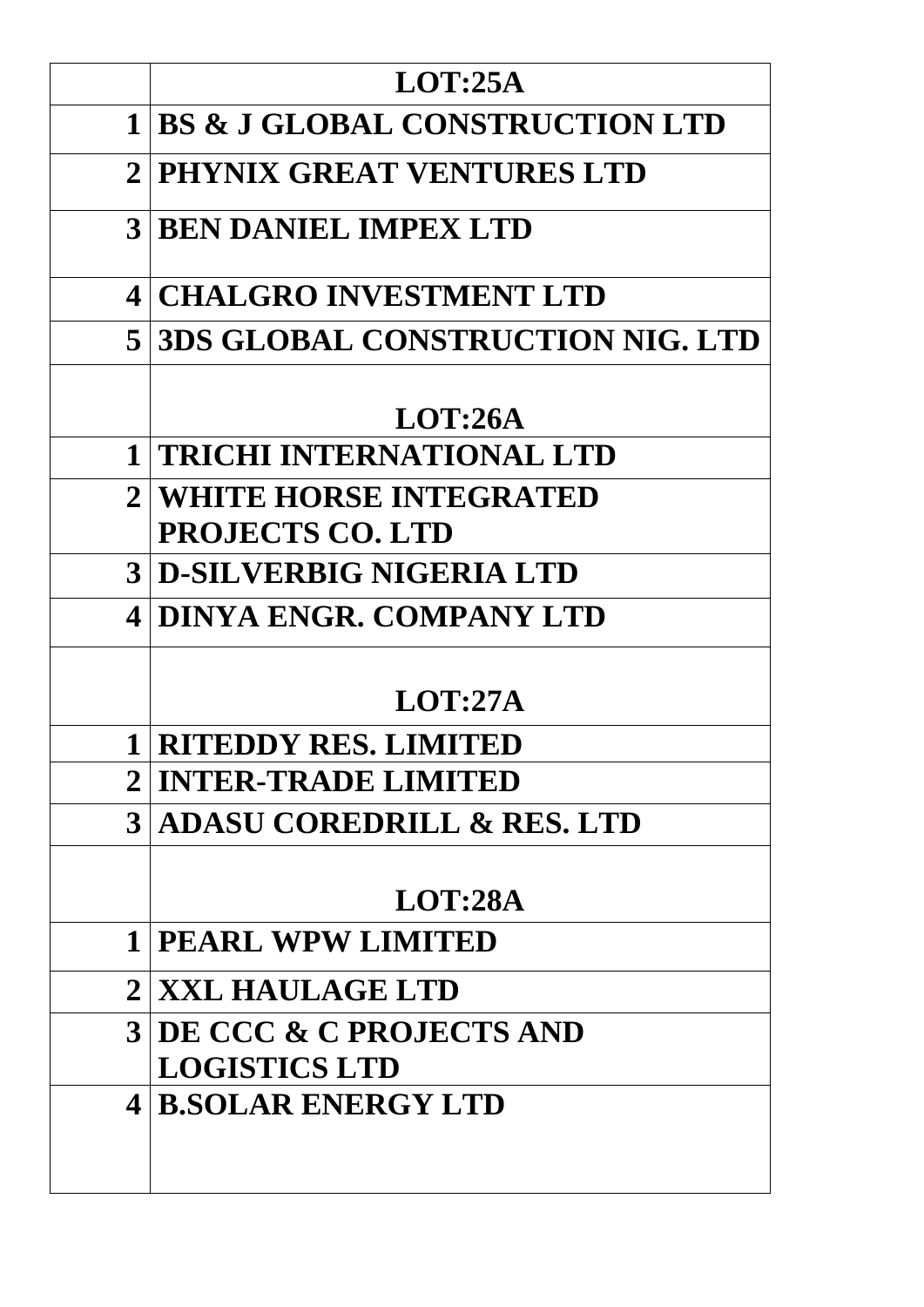|                | LOT:29A                                            |
|----------------|----------------------------------------------------|
| $\mathbf 1$    | AJ &C INTEGRATED LTD                               |
| 2 <sub>1</sub> | <b>ZAKH MULTI PURPOSE BUSINESS LTD</b>             |
|                | <b>3 TOLUYAN INTEGRATED SERVICES</b><br><b>LTD</b> |
|                | <b>4 RUKIS GLOBAL LINK NIG. LTD</b>                |
|                | LOT:30A                                            |
| $\mathbf 1$    | <b>JRB SOLAR INVESTMENT LTD</b>                    |
| 2 <sub>1</sub> | <b>A.Y.GLOBAL INTEGRATED</b>                       |
|                | <b>3 HAITRIX INNOVATION SERVICES LTD</b>           |
| 4              | <b>NAHORO CONSTRUCTION LIMITED</b>                 |
|                | <b>5 CLEAR VIEW - INTELLIGENT</b>                  |
|                | <b>SOLUTION LIMITED</b>                            |
|                | LOT:31A                                            |
| 1<br>┻         | NASA GLOBAL RES. SERV. LIMITH                      |
| $\mathbf 2$    | <b>FAHAMU NIG. LIMITED</b>                         |
|                | <b>3 GOSTU GLOBAL RES. LTD</b>                     |
|                | LOT:32A                                            |
| $\mathbf 1$    | <b>MAKSALAM NIGERIA LTD</b>                        |
| 2 <sub>1</sub> | ANDODO MULTI CONCEPT LIMITED                       |
| 3 <sup>1</sup> | KIMANIT NIGERIA LTD                                |
|                |                                                    |
|                |                                                    |
|                |                                                    |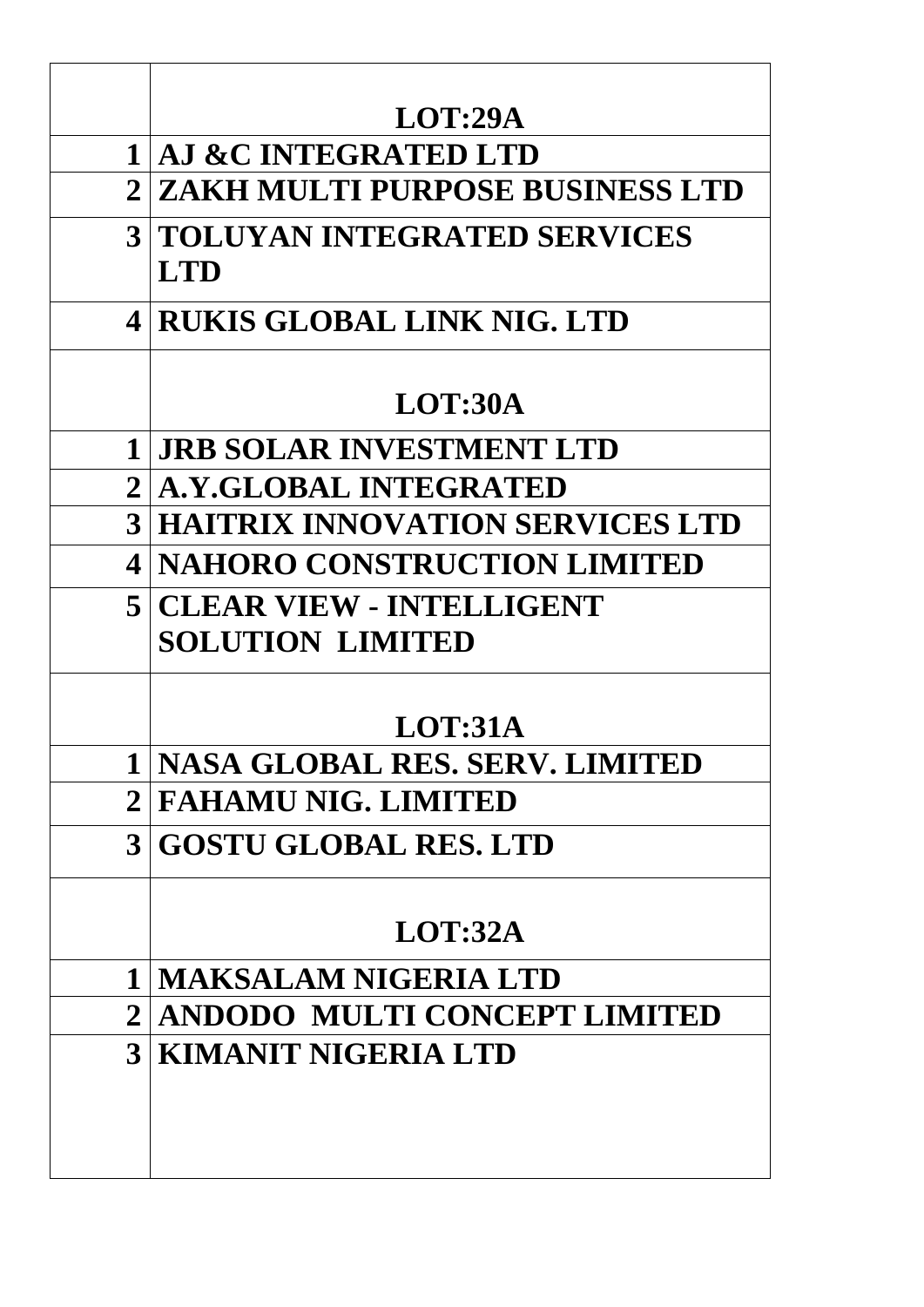|                | LOT 33A                               |
|----------------|---------------------------------------|
|                | 1   A.J. ELECTRICAL LIMITED           |
|                |                                       |
|                | LOT34                                 |
| 1 <sup>1</sup> | <b>METRIC INFO. LIMITED</b>           |
|                |                                       |
|                | LOT 35A                               |
|                | 1 OLYKAMOUS NIG. LTD                  |
|                |                                       |
|                |                                       |
|                | <b>LOT 36A</b>                        |
| $\mathbf{1}$   | <b>EBISI CHRIS NIG. LTD</b>           |
|                |                                       |
|                | LOT 37A                               |
|                | <b>1 RANDBURG NIG. LTD</b>            |
|                | 2 PLATINOON GLOBAL INVET. LITD        |
|                |                                       |
|                |                                       |
|                | LOT:38A                               |
| $1\vert$       | <b>QUANTEC CONSTRUCTION LIMITED</b>   |
|                | 2 TASHA ENERGY ENGR. SERVICES LTD     |
|                | <b>3 JOYDRILL INTEGRATED SERVICES</b> |
|                | <b>LTD</b>                            |
|                | <b>4 KATHLAND NIG. LTD</b>            |
|                |                                       |
|                | LOT 39A                               |
|                | <b>1 HITMM RESOURCES NIG. LTD</b>     |
|                | 2   METRICS INTEGRATED SOLAR SERV.    |
|                | <b>LTD</b>                            |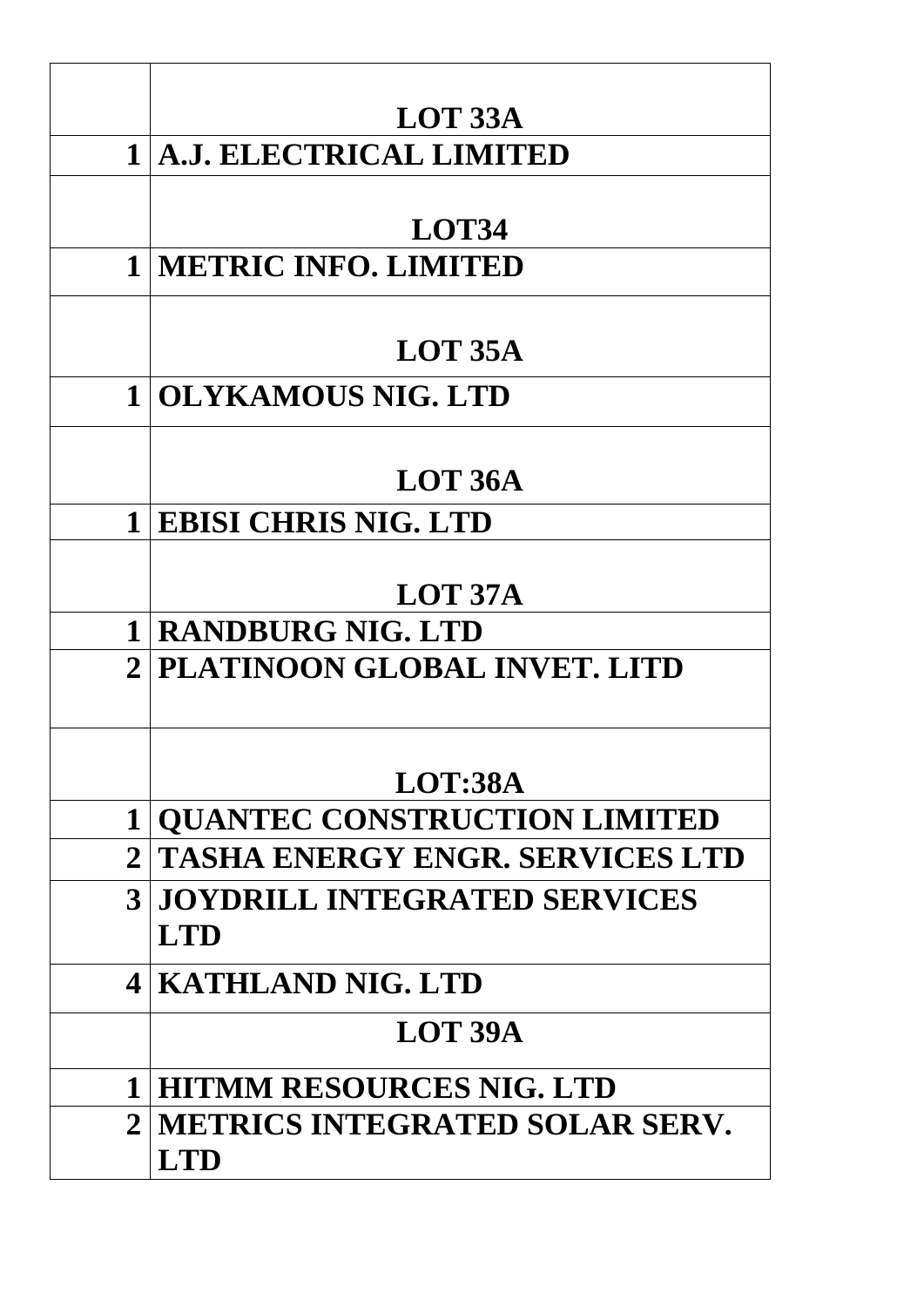|                      | LOT:40A                              |
|----------------------|--------------------------------------|
| $\mathbf 1$          | NIPOL GLOBAL RES. LIMITED            |
|                      | <b>HOBADI LIMITED</b>                |
| 3 <sup>1</sup>       | <b>CHEPOL TECH. NIG. LTD</b>         |
| $\blacktriangleleft$ | <b>AMICO IREVIC NIG. LIMITED</b>     |
|                      | <b>5 ABBYSIA INV. LIMITED</b>        |
|                      |                                      |
|                      | LOT:41A                              |
| $\mathbf 1$          | EL-BUKELZ NIGERIA LTD                |
|                      | <b>2 LIBERTY PART AND PIECES LTD</b> |
|                      |                                      |
|                      | LOT 42A                              |
| $\mathbf 1$          | DOLE INTERNATIONAL COM. LTD          |
| $\overline{2}$       | <b>HOLO-EARTH ENGR. LIMITED</b>      |
|                      | <b>3 NABSA GLOBAL INVESTMENT</b>     |
|                      | <b>LIMITED</b>                       |
|                      |                                      |
|                      | LOT $43A$                            |
| 1                    | <b>SUNCRAFT ENERGY LIMITED</b>       |
|                      | 2 HAWAWU GLOBAL VENTURES LTD         |
|                      |                                      |
|                      |                                      |
|                      | LOT 44A                              |
| $\mathbf 1$          | <b>FOSTA DYNAMIC RESOURCES</b>       |
|                      | <b>LIMITED</b>                       |
|                      | 2 HYDROFIELD SERVICES LIMITED        |
|                      |                                      |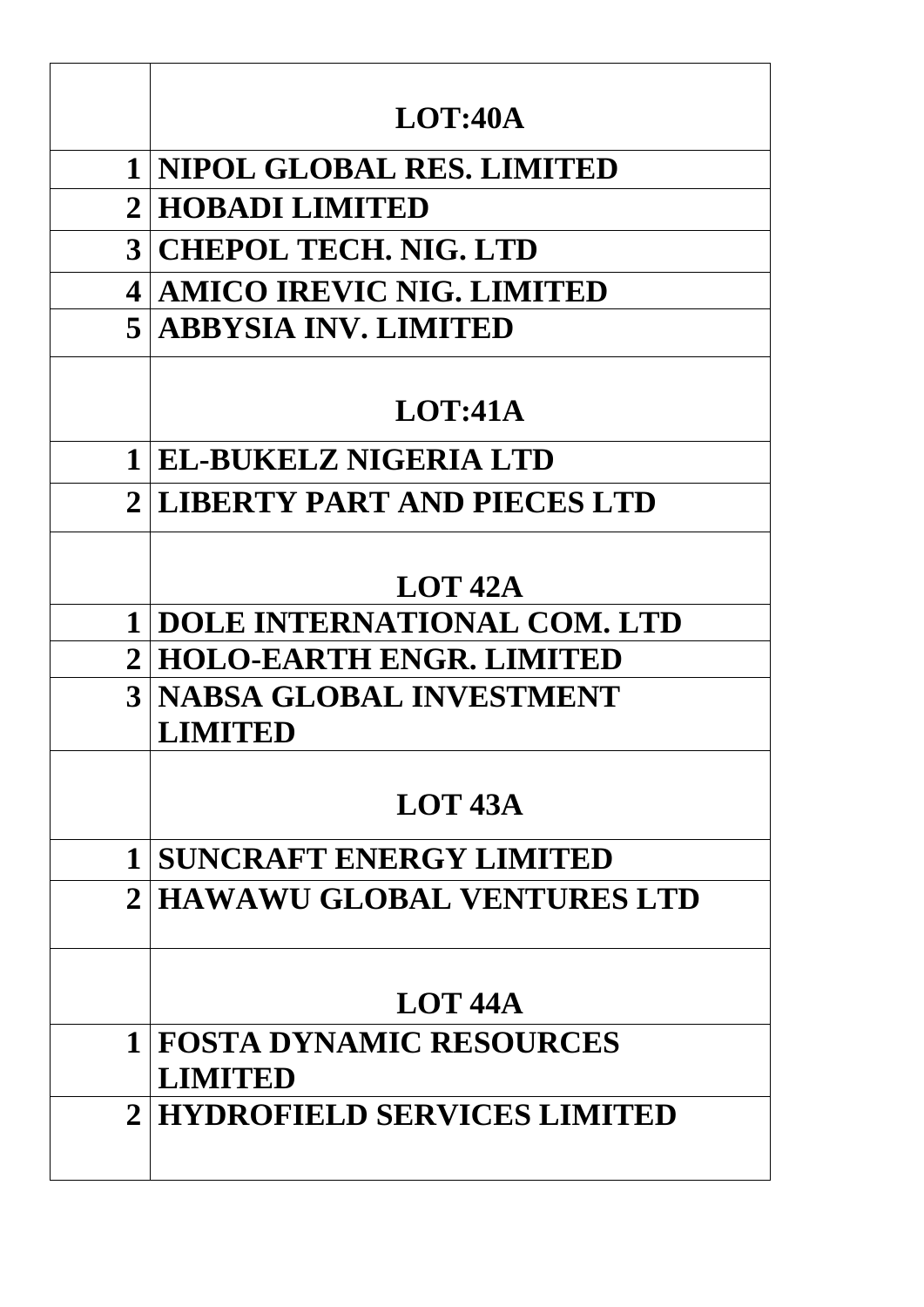|              | LOT45                                        |
|--------------|----------------------------------------------|
|              | <b>1 HIKAM ENGINEERING &amp;</b>             |
|              | <b>CONSULTANCY LTD</b>                       |
|              |                                              |
|              | LOT46                                        |
|              | <b>1 F.SPRINTERS TECH. COMPANY</b>           |
|              | <b>LIMITED</b>                               |
|              |                                              |
|              | LOT 47                                       |
| $\mathbf{1}$ | <b>GATEM NIGERIA LIMITED</b>                 |
|              |                                              |
|              | LOT:48A                                      |
|              | <b>1 JEDIDAH GLOBAL SYNAERGY</b>             |
|              | <b>LIMITED</b>                               |
|              | <b>2 AIGA ENGR. &amp; TECHNICAL SERVICES</b> |
|              | <b>LIMITED</b>                               |
|              | LOT:49A                                      |
| $\mathbf 1$  | <b>STONEBROX LIMITED</b>                     |
|              | <b>HUX SYNERGY LIMITED</b>                   |
|              | <b>3   4PLUS SOLAR ENERGY LIMITED</b>        |
|              | <b>4 SEPSAL NIGERIA LIMITED</b>              |
|              | 5   BAMZY LIMITED                            |
|              | LOT:50A                                      |
|              | <b>1 LUPRES NIGERIA LIMITED</b>              |
|              | <b>2 KOMTEK ENGR. SERVICES &amp;</b>         |
|              | <b>CONSULTANCY LTD</b>                       |
|              |                                              |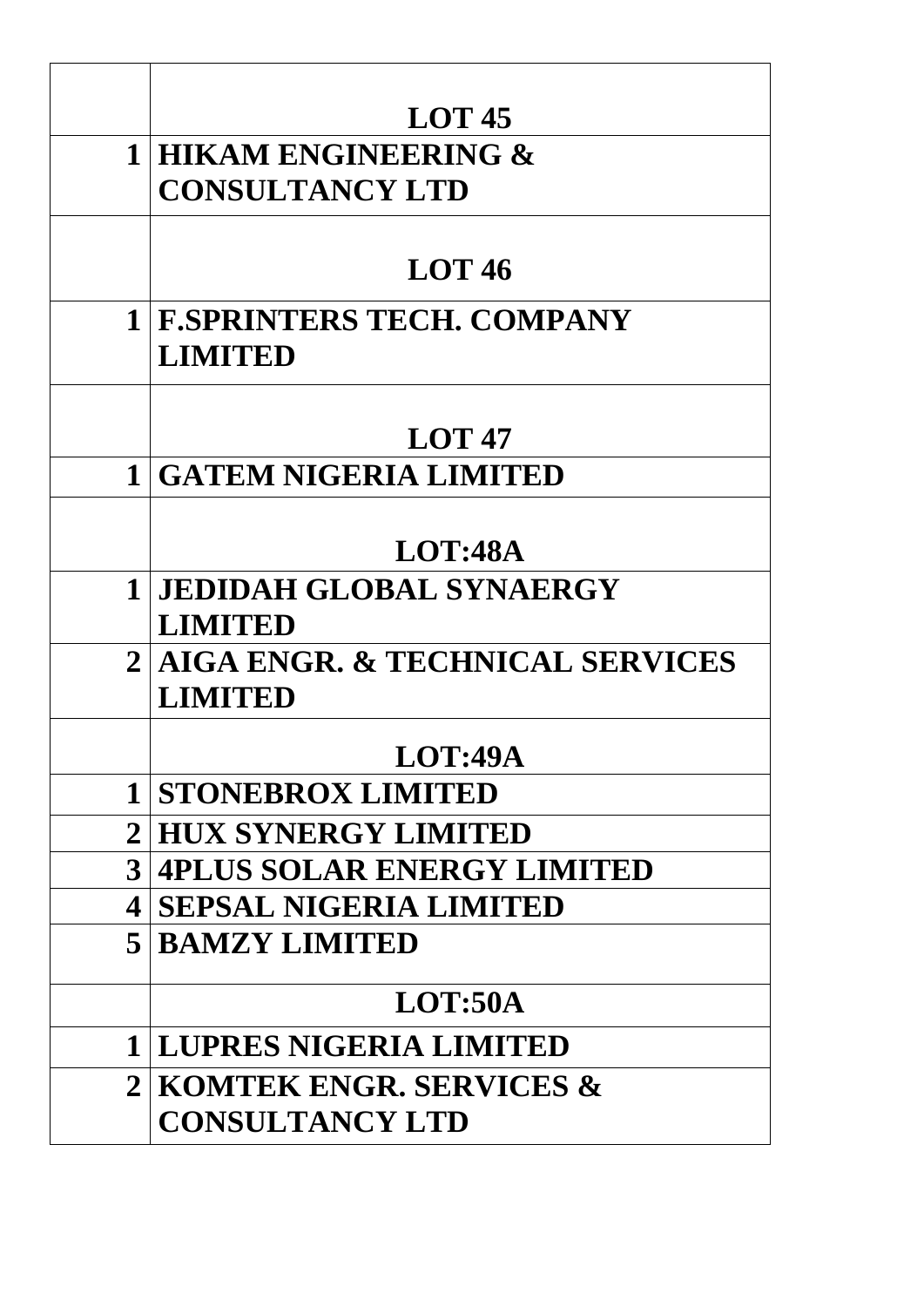|              | <b>3 BASICFIVE DRIL &amp; CONSTRUCTION</b> |
|--------------|--------------------------------------------|
|              | NIG. LTD                                   |
|              | LOT:51A                                    |
| $\mathbf 1$  | DOLE INTERNATIONAL COM. LTD                |
|              | <b>2 HARRIMAHV LIMITED</b>                 |
|              | <b>3 FOX ENERGY RESOURCES LTD</b>          |
|              | 4   GOLDEN AMMA LIMITED                    |
|              |                                            |
| $\mathbf{1}$ | LOT:52A                                    |
|              | <b>SUBANGA INVESTMENT LIMITED</b>          |
|              | 2 TERRA GLOBAL LIMITED                     |
|              | <b>3 EQUAL PROJECTS LIMITED</b>            |
|              |                                            |
|              | LOT:53A                                    |
| $\mathbf 1$  | <b>IBADAKA CONSTRUCTION LIMITED</b>        |
|              | <b>2 RYLOV NIGERIA LTD</b>                 |
|              | <b>3 EXCLUSIVE ENERGY LIMITED</b>          |
|              | LOT:54A                                    |
|              |                                            |
| 1            | <b>CINADOX SOLUTION LIMITED</b>            |
|              | <b>2 DAF-MADE GLOBAL SERVICES LTD</b>      |
|              | <b>3 LRB GLOBAL INVESTMENT LTD</b>         |
|              |                                            |
|              |                                            |
|              |                                            |
|              |                                            |
|              |                                            |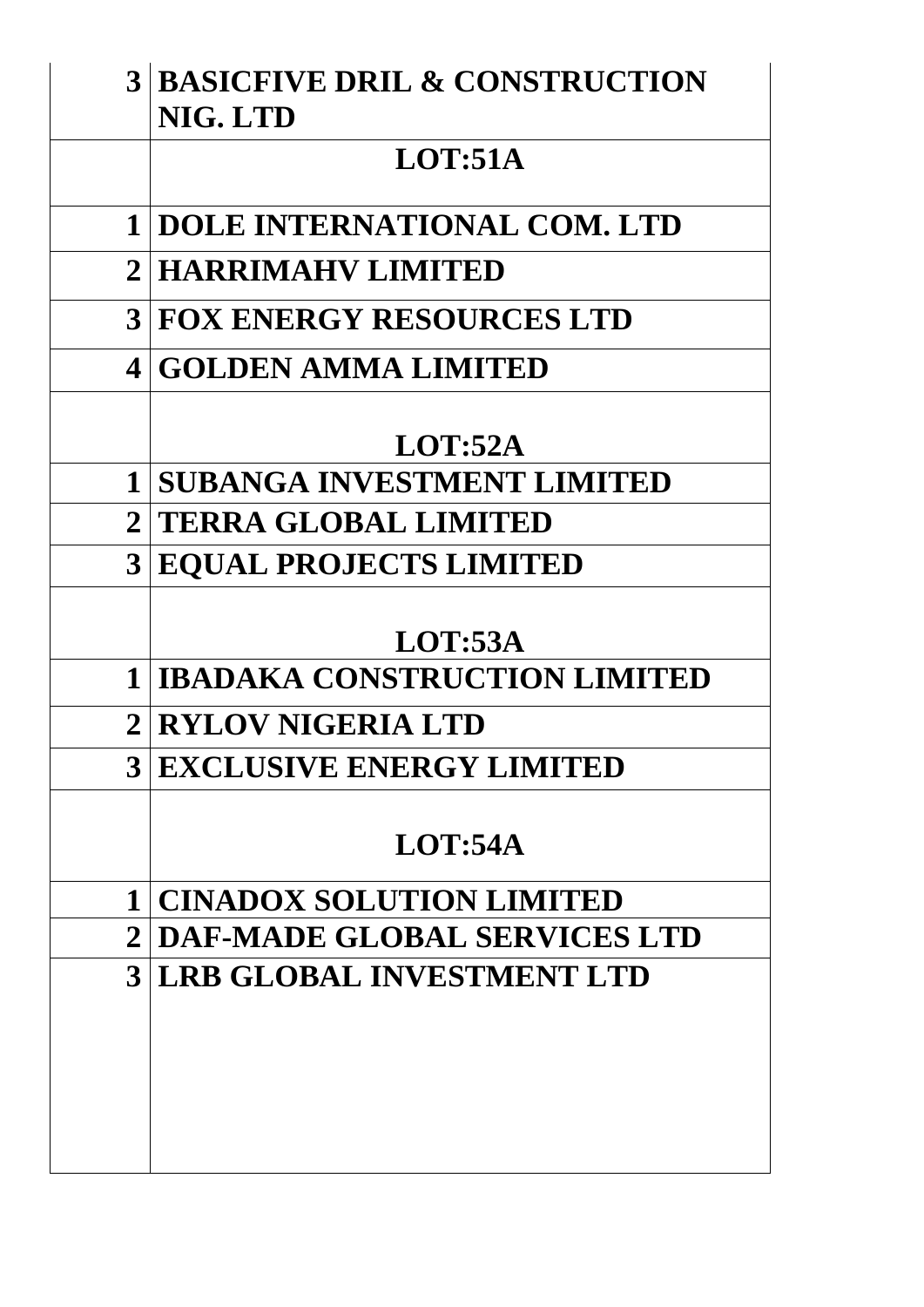|                | LOT:55A                                                 |
|----------------|---------------------------------------------------------|
|                | <b>1 NONSDALE NIGERIA LTD</b>                           |
|                | <b>2 PRINCO INTEGRATED RESOURCES</b><br><b>LTD</b>      |
|                | <b>3 KAZASHIM GLOBAL KONCEPT</b><br><b>LIMITED</b>      |
|                | <b>4 MANAGEE ENERGY LIMITED</b>                         |
|                | LOT:56A                                                 |
|                | <b>1 B.SOLUTION &amp; SYNAERGY LTD</b>                  |
| 2 <sub>1</sub> | <b>A.K.R Z AHAB LIMITED</b>                             |
|                | <b>3 LOKEE GLOBAL SERVICES LTD</b>                      |
|                | LOT:57A                                                 |
| $1\vert$       | <b>KENVIC MOORE BIZ VENTURES NIG.</b><br><b>LTD</b>     |
|                | 2   GORRIUM ENGR. LIMITED                               |
|                | <b>3 GOLG REEF &amp; CONSULT LIMITED</b>                |
|                | <b>4 INSPIRATION TECHNOLOGY LTD</b>                     |
|                | 5 SEGABA INTL. COMPANY LTD                              |
|                | <b>6 LIQUIDO INT'L SERV. LIMITED</b>                    |
| $\mathbf 7$    | <b>ARIELLA BUSINESS CONCEPT</b><br><b>LIMITED</b>       |
|                | 8 DAYLIGHT ENERGY (OIL & GAS)<br><b>INDUSTIRIES LTD</b> |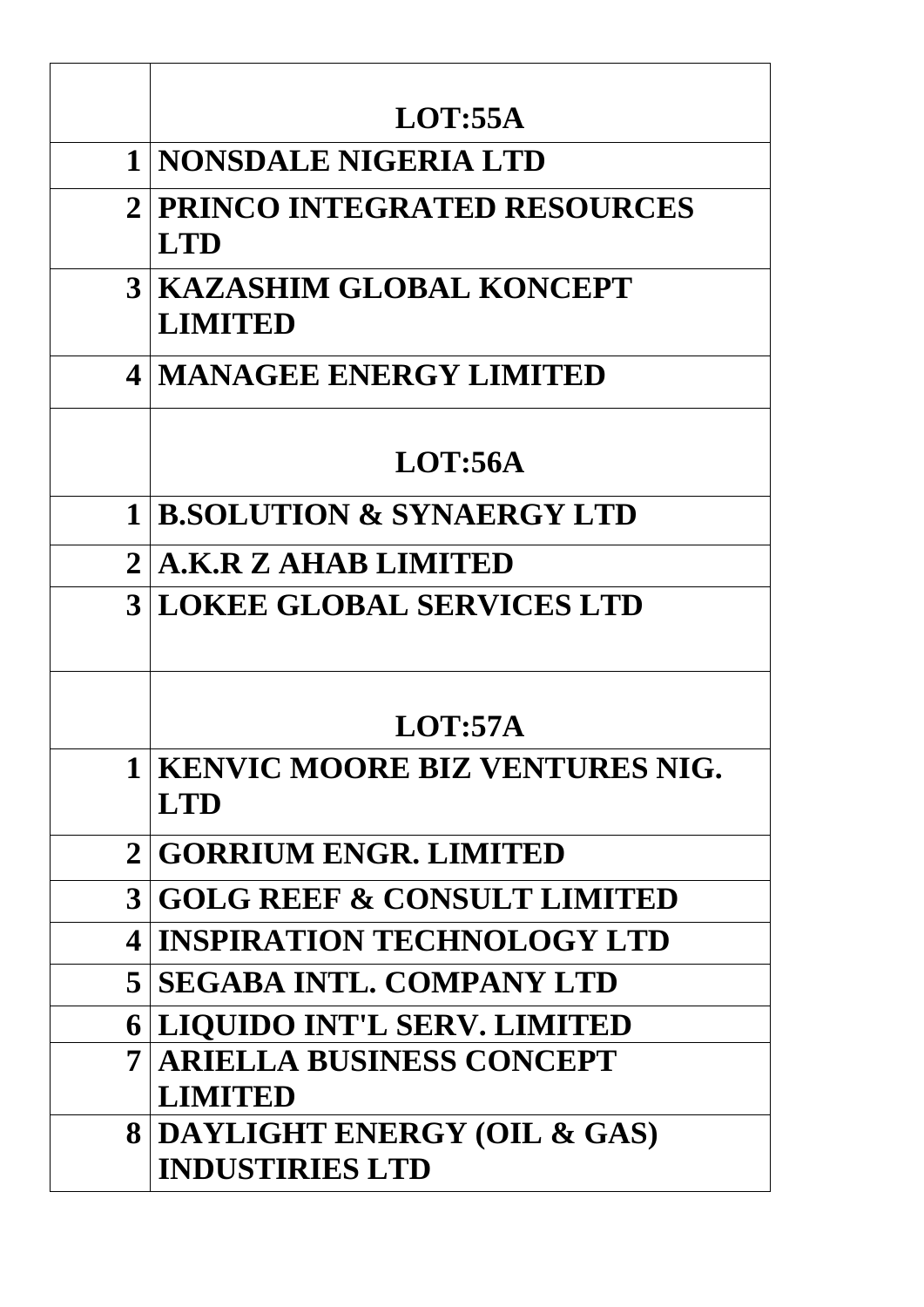| $\boldsymbol{9}$ | <b>JOSHUEL GLOBAL VENTURES</b>        |
|------------------|---------------------------------------|
|                  | <b>LIMITED</b>                        |
|                  | 10 S.K.B NIGERIA LIMITED              |
|                  | 11 STONE BRIDGE ENGR. LIMITED         |
|                  |                                       |
|                  | LOT58                                 |
| 1 <sup>1</sup>   | <b>EL-BUKELZ NIG. LTD</b>             |
|                  |                                       |
|                  | LOT:59A                               |
|                  | <b>1 GAKFAWS INVESTMENT CONSULT</b>   |
|                  | <b>LTD</b>                            |
| 2 <sub>1</sub>   | <b>CHIMACEST NIG. LTD</b>             |
|                  | <b>3 PLUS ENGR. SOLUTIONS LIMITEF</b> |
|                  |                                       |
|                  | LOT:60A                               |
|                  | <b>1 MAABILIS GLOBAL CONCEPTS LTD</b> |
| 2 <sub>1</sub>   | <b>O BELL NIGERIA LIMITED</b>         |
| 3 <sup>1</sup>   | DOM MART INTENATIONAL LTD             |
|                  |                                       |
|                  | LOT:61A                               |
| 1 <sup>1</sup>   | <b>PLATINUM PROJECTS LIMITED</b>      |
| 2 <sup>1</sup>   | <b>GEZU ENERGY LIMITED</b>            |
| 3 <sup>1</sup>   | <b>ZUAM IMPEX CONSEPTS LIMITED</b>    |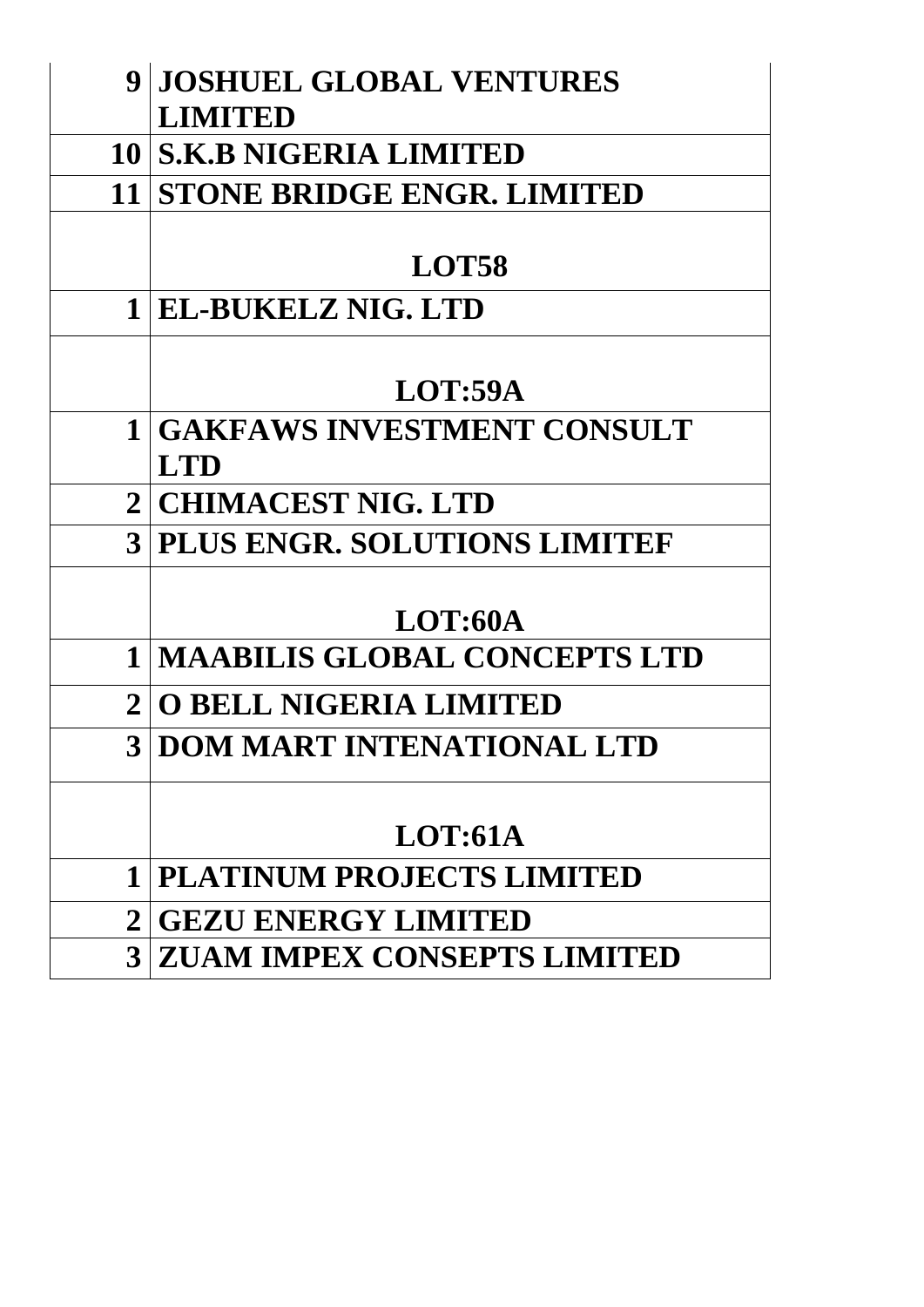|                | LOT:62A                                |
|----------------|----------------------------------------|
| $\mathbf 1$    | <b>MASOKANO INVEST. NIG. LTD</b>       |
| $\overline{2}$ | <b>WALKLINK SERVICES LIMITED</b>       |
|                | 3 TGI INTEGRATED & INVST. SERV. LTD    |
|                |                                        |
|                | LOT:63A                                |
| $\mathbf 1$    | <b>EXCLISIVE ENERGY LIMITED</b>        |
|                | <b>2 REENBEE RESUORCES LTD</b>         |
|                |                                        |
|                | LOT:64A                                |
| $\mathbf{1}$   | <b>SPECTRUM ENGR. LIMITED</b>          |
| $\mathbf{2}$   | <b>MKA VENTURES LIMITED</b>            |
| 3 <sup>1</sup> | <b>KONSTRAD NIGERIA LIMITED</b>        |
| 4              | <b>VOLTRICITY NIGERIA LIMITED</b>      |
|                | <b>5   MASKA SOLAR WORLD LIMITED</b>   |
| 6              | A.D.A INTEGRATED SERV. LIMITED         |
|                |                                        |
|                | LOT:65A                                |
| 1              | <b>MAIFEZ NIGERIA LIMITED</b>          |
| 2 <sub>1</sub> | ZAKARAM INTEGRATED SERV.               |
|                | <b>LIMITED</b>                         |
| 3 <sup>1</sup> | <b>THAMES WIDE GLOBAL SERVICES LTD</b> |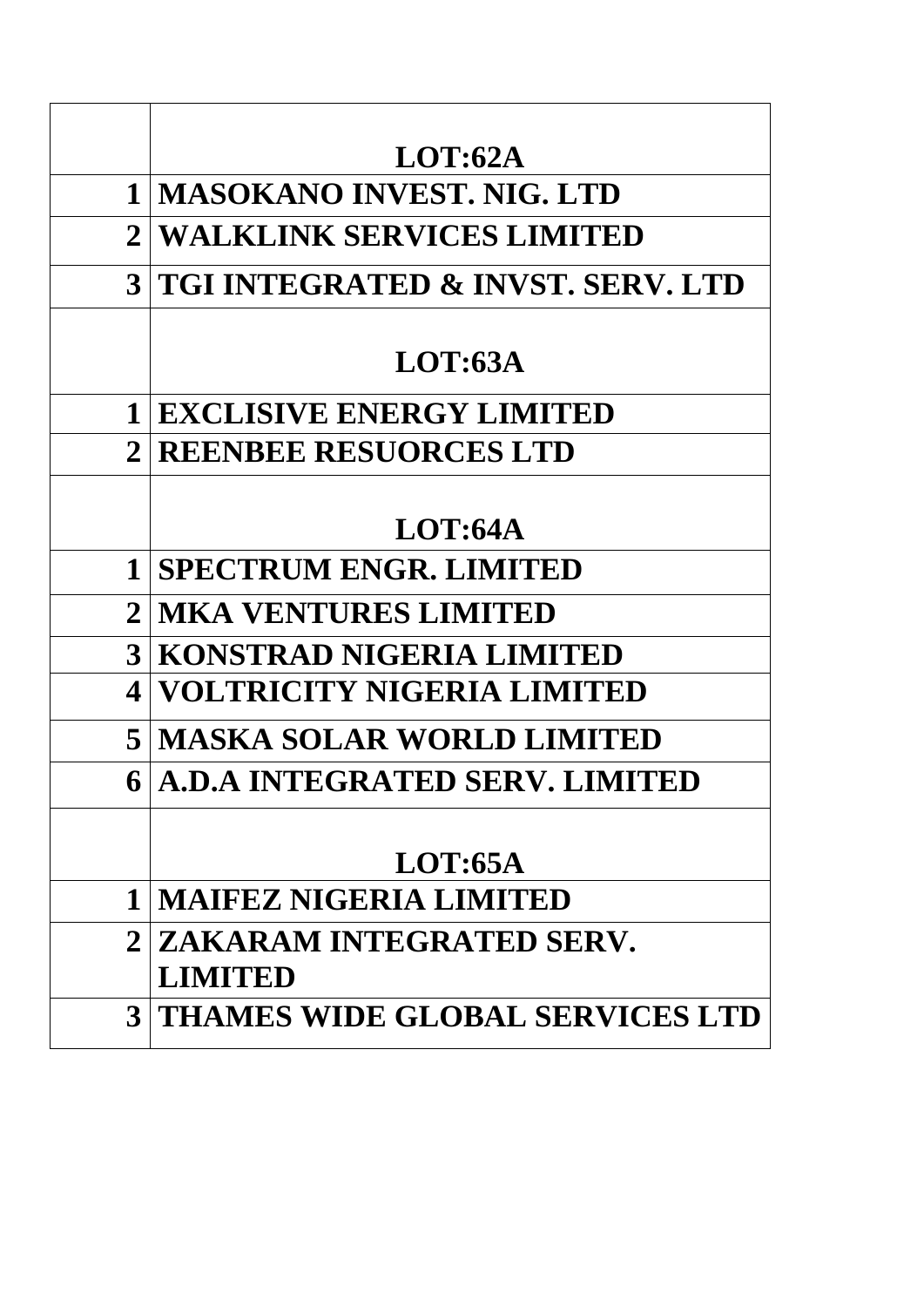|                | LOT66                                  |
|----------------|----------------------------------------|
|                | <b>1 MC WEALTH NIGERIA LIMITED</b>     |
|                | LOT:67A                                |
| 1 <sup>1</sup> | <b>BAPAM HOUSE SERVICES LIMITED</b>    |
| 2 <sub>1</sub> | <b>H &amp; F TECH. NIG. LIMITED</b>    |
|                | <b>3 IVIE GENERAL CONTRACTORS LTD</b>  |
| 4              | <b>SALX NIGERIA LIMITED</b>            |
|                | <b>5 LUCKY PROJECTS &amp; SERVICES</b> |
|                | <b>LIMITED</b>                         |
|                |                                        |
|                | LOT:68A                                |
| 1 <sup>1</sup> | <b>APT BUSINESS SOLUTIONS NIGERIA</b>  |
|                | <b>LIMITED</b>                         |
| 2 <sub>1</sub> | <b>BRIDGEVINE RESOURCES LIMITED</b>    |
| 3 <sup>1</sup> | FLOVIT INTEGRATED AND ENGR.            |
|                | <b>SERVS. LTD</b>                      |
|                |                                        |
|                | LOT:69A                                |
| $\mathbf 1$    | <b>MMC VENTURES NIGERIA LIMITED</b>    |
| 2 <sub>1</sub> | <b>MEKOZY GLOBAL SERVICES LTD</b>      |
| 3 <sup>1</sup> | <b>CEE-MIGHTY GLOBAL RES. LIMITED</b>  |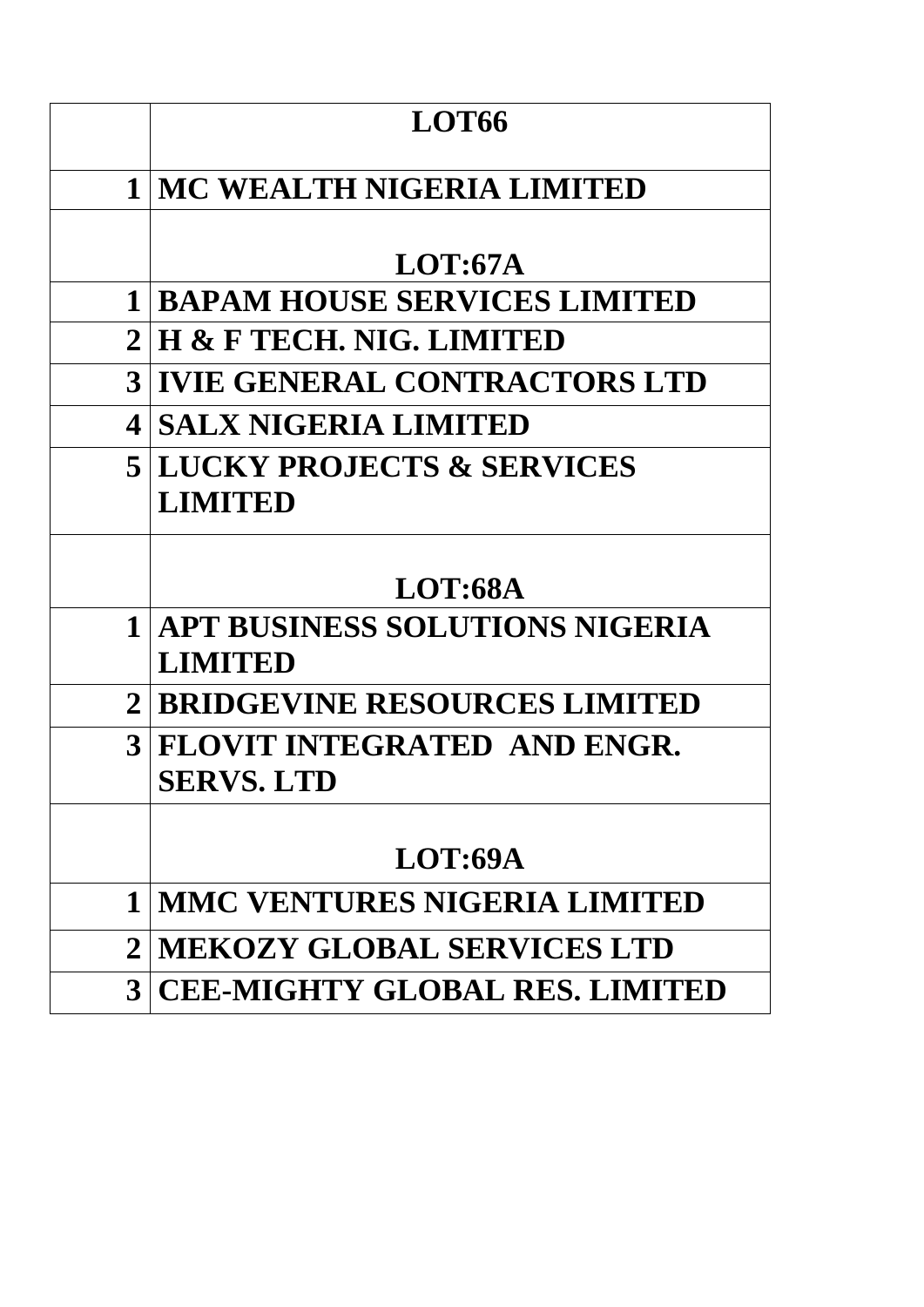|                | LOT:70A                                    |
|----------------|--------------------------------------------|
| $\mathbf 1$    | <b>Q ASSOCIATE LIMITED</b>                 |
| $\mathbf 2$    | <b>ARAB &amp; PARTNER LTD</b>              |
| $\mathbf{3}$   | <b>ADVIT ENERGY LIMITED</b>                |
| 4              | <b>ASBA SYNAERGY CONCEPTS LIMITED</b>      |
|                | <b>LOT71</b>                               |
| $\mathbf 1$    | <b>GORONYO GENERAL ENT. LIMITED</b>        |
|                |                                            |
|                | LOT:72A                                    |
| $\mathbf 1$    | <b>LENDE VENTURES LIMITED</b>              |
|                | <b>2   GWALLAKA GLOBAL SERVICES</b>        |
|                | <b>LIMITED</b>                             |
|                | <b>3 GEO-METHOD ENGR. LIMITED</b>          |
|                | <b>4 JOSEPHISH GLOBAL SERVICES</b>         |
|                | <b>LIMITED</b>                             |
|                |                                            |
|                | <b>LOT:73A</b>                             |
| $\mathbf 1$    | L.B. ATAKE NIGERIA LTD                     |
|                | 2   PURANOVA NIGERIA LIMITED               |
|                | <b>3 NT &amp; T GLOBAL CONCEPT LIMITED</b> |
|                |                                            |
|                | LOT:74A                                    |
| 1              | <b>GENTRAX VENTURES LIMITED</b>            |
| 2 <sub>1</sub> | <b>FN &amp; ASSOCIATES LIMITED</b>         |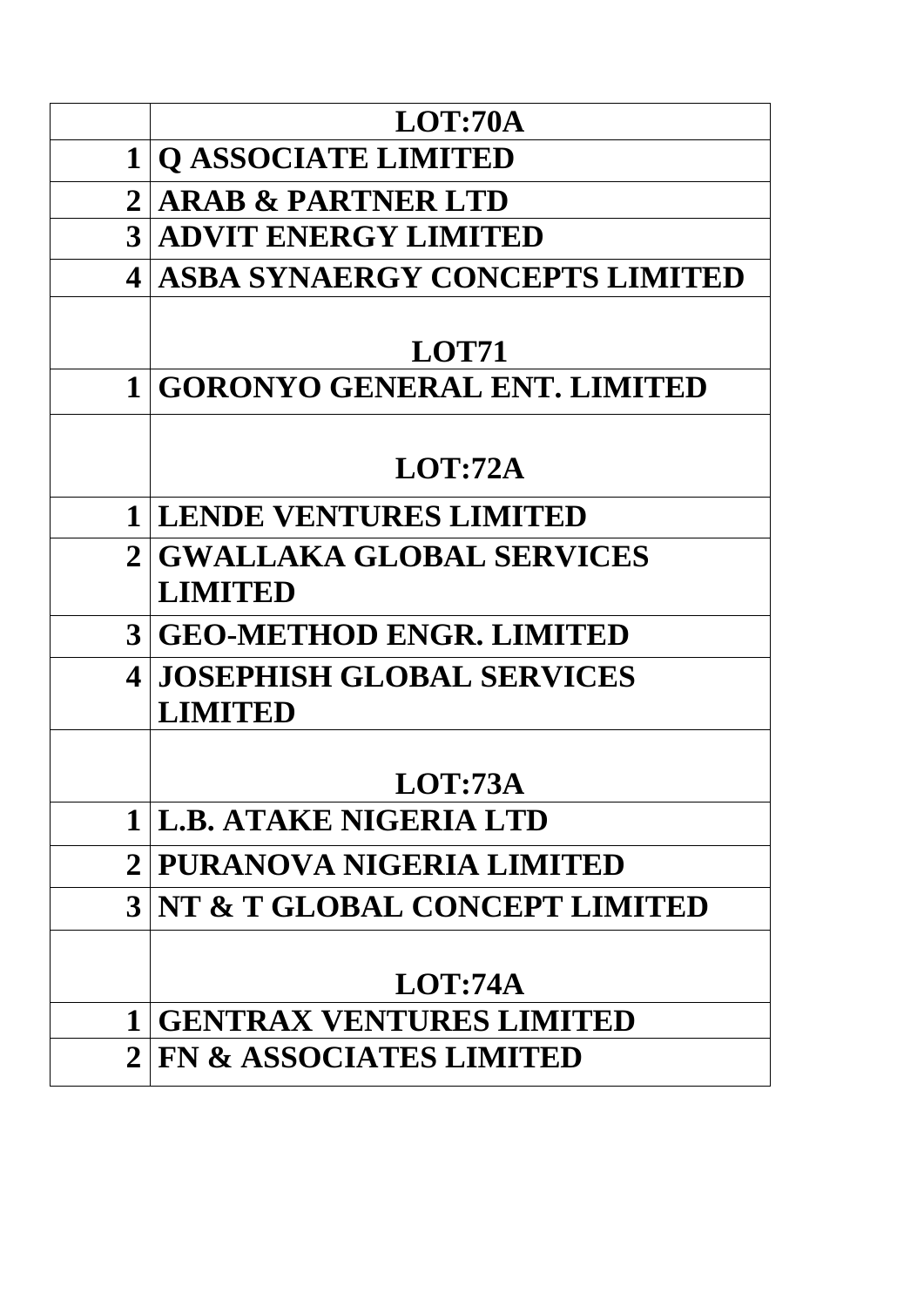| <b>CATEGORY B CONSULTANCY</b> |                                                   |  |
|-------------------------------|---------------------------------------------------|--|
| S/N <sub>0</sub>              | <b>NAME OF CONTRACTOR</b>                         |  |
|                               | <b>LOT 1B</b>                                     |  |
|                               | <b>1 EVICDON MECHANDISE LTD</b>                   |  |
|                               | LOT <sub>2B</sub>                                 |  |
| 1 <sup>1</sup>                | <b>MARYDEL NIGERIA LTD</b>                        |  |
|                               | LOT <sub>3B</sub>                                 |  |
| 1 <sup>1</sup>                | <b>SPATIUM 3D ENGINEERING LTD</b>                 |  |
| $\mathbf{1}$                  | LOT <sub>4B</sub><br><b>GEOSOFT SOLUTIONS LTD</b> |  |
|                               |                                                   |  |
|                               | LOT <sub>5B</sub>                                 |  |
|                               | <b>SKYQUEST CONCEPTS PROJECTS LTD</b>             |  |
|                               | LOT <sub>6</sub> B                                |  |
| $1\vert$                      | PENACEA FACILITY SERVICES LTD                     |  |
|                               | LOT 7B                                            |  |
| $\mathbf 1$                   | AIG SYNERGY SERVICES LTD                          |  |

 $\Gamma$